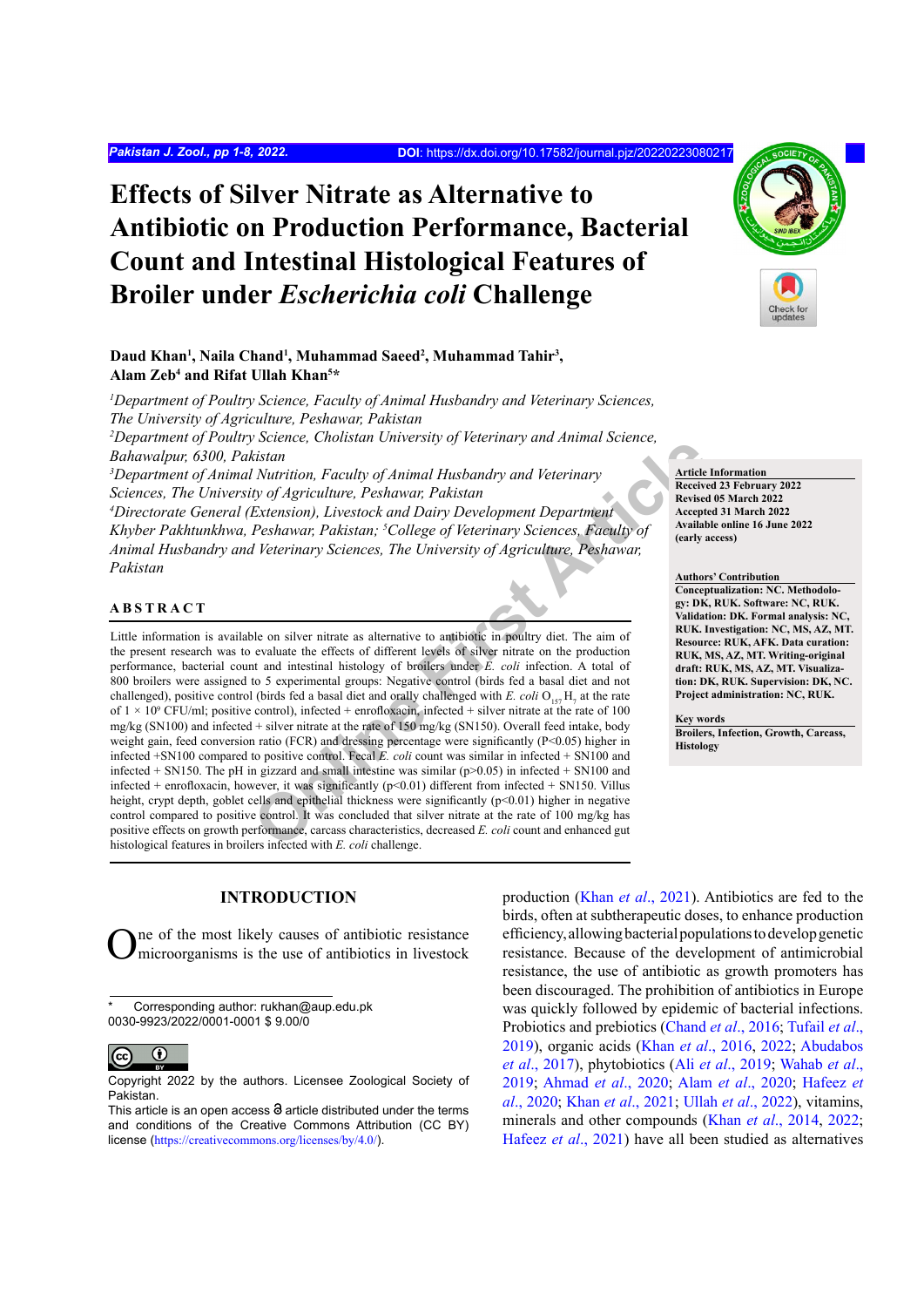to antibiotics.

Colibacillosis caused by *E. coli* is a prevalent bacterial illness that has economic implications in poultry due to decreased production, higher mortality, and the expense of prevention and treatment. *E. coli* is a severe public-health concern because they may be transmitted to people via the food chain or through direct contact with sick birds. Furthermore, resistant *E. coli* might serve as carriers for other diseases ([Ibrahim](#page-5-7) *et al*., 2019). Management treatments, infection control, and immunization techniques are all important aspects of avian colibacillosis control ([Lutful-Kabir, 2010](#page-6-4)). In the treatment of chicken colibacillosis, a variety of antibiotic drugs are employed. Antibiotic drugs are often used, resulting in selection pressure that leads to antimicrobial resistance in *E. coli* ([Zakeri and Kashefi, 2012](#page-7-3)).

**Columnation**<br> **Columnation**<br> **[Onl](#page-7-4)y the Example Schiff Columnation**<br> **Only the Example Schiff Columnation**<br> **Columnation**<br> **OD**<br> **OD**<br> **OD**<br> **OD**<br> **OD**<br> **OD**<br> **OD**<br> **OD**<br> **OD**<br> **OD**<br> **OD**<br> **OD**<br> **OD**<br> **OD**<br> **OD**<br> **OD**<br> **O** Silver  $(Ag<sup>+</sup>)$  is a lustrous white metal and known for antimicrobial characteristics even before penicillin was discovered [\(Klasen, 2000](#page-6-5)). Silver ions are very efficient against germs, do little damage to the host, and rarely develop resistance. Due to its multifactorial antibacterial activities, silver is an effective tool against wide range bacteria (Hindi *et al*[., 2009](#page-5-8)). The NRC (2005) concluded that the greatest permissible level of silver in chicken with no deleterious effects. There is little research on the potential for ionic silver to have less negative impacts on broiler or possible *in vivo* effectiveness in a chicken disease model. This is mostly due to the reason that ionic silver may be more harmful for the host than particulate silver, since the dissociation rate of  $Ag<sup>+</sup>$  is linked with its biological activity. Oral supplementation of silver nanoparticles has effect to silver acetate and silver nitrate [\(Loeschner](#page-6-7) *et al*., 2011; van der Zande *et al*., 2012) in terms of *in vivo* antimicrobial action (Bouwmeester *et al*., [2011](#page-5-9); [Williams](#page-7-5) *et al*., 2015).

Silver in particulate form has recently been evaluated as a supplement in poultry as an antibiotic to improve health and growth ([Sawosz](#page-6-8) *et al*., 2007, [2009](#page-7-6); [Chauke](#page-5-10) [and Siebrits, 2012](#page-5-10); [Pineda](#page-6-9) *et al*., 2012; [Vadalasetty](#page-7-7) *et al*., [2018\)](#page-7-7). Because silver ion has antibacterial properties, it has been postulated that it might alter the microbiota makeup of the gastrointestinal tract (GIT), boost feed consumption, and hence improve avian performance in a way similar to antibiotic growth promotion. The objective of the present study is to evaluate silver nitrate as a potential alternative to antibiotic in broiler. Therefore, the goal of this research was to find different concentrations of silver nitrate on growth performance, bacterial count, histpathological changes in dimensions of villus and gut pH in broilers experimentally challenged with *E. coli*.

#### **MATERIALS AND METHODS**

All procedures in this study were approved by The Committee on Ethics and Animal Welfare, The University of Agriculture, Peshawar, Pakistan.

#### *Birds husbandry and experimental design*

A total of 800 one day old chicks of male sex were procured. After one week, chicks were weighed individually and assigned to 5 experimental groups: (1) negative control (NC) group, (2) positive control group (birds were orally challenged with *E. coli*  $O_{157}H_7$  at the rate of  $1 \times 10^9$  CFU/ml), (3) infected + enrofloxacin goup (challenged with *E. coli*  $O_{157}H_7$  + enrofloxacin (1 mg/kg), (4) infected + SN100 group (challenged with *E. coli*  $O_{157}$  $H_7$  + silver nitrate 100 mg/kg and (5) infected + SN 150 group (challenged with *E. coli*  $O_{157}H_7$  + silver nitrate 150 mg/kg). All treatments began on day 7 of the experiment. The chickens were kept in stainless-steel wire cages with a feeder and a drinker, which provided *ad libitum* feed [\(Ali](#page-5-2) *et al*., 2019) and water. The room temperature was set at 35°C for the first week and subsequently dropped to 25°C at the conclusion of the trial, using a 24-h constant-lighting regimen.

#### *Oral challenge*

The *E. coli*  $O_{157}H_7$  strain was cultured for 24 h at 37°C in Luria Bertani broth with shaking (120 rpm). On day 7, except NC, all birds were orally challenged with 1.0 mL ( $1 \times 10^9$  cfu/mL) of freshly grown *E. coli* O<sub>157</sub>H<sub>7</sub> using a 1-mL pipette.

#### *Growth performance*

Birds were weighed on weekly basis to determine body weight. Feed intake was measured on daily basis. The obtained data on weight gain and feed intake was used to calculate feed conversion ratio (FCR). After the removal of the visceral organs the dressed carcass was weighed as percentage of live body weight.

#### *Sample collection*

Two birds were chosen at random from each replicate, slaughtered, and sampled. For histological analysis, tissue samples from the ilium were measured under a 40X magnification (Olympus Optical Company, Shenzhen, China) using a confocal laser scanning microscope. Each broiler had at least 15 villi that were well-oriented and undamaged when they were measured. The villus height/ crypt depth ratio was determined based on the results of these observations.

#### *Cecal* Escherichia coli

About 0.5 g cecal contents were mixed with 4.5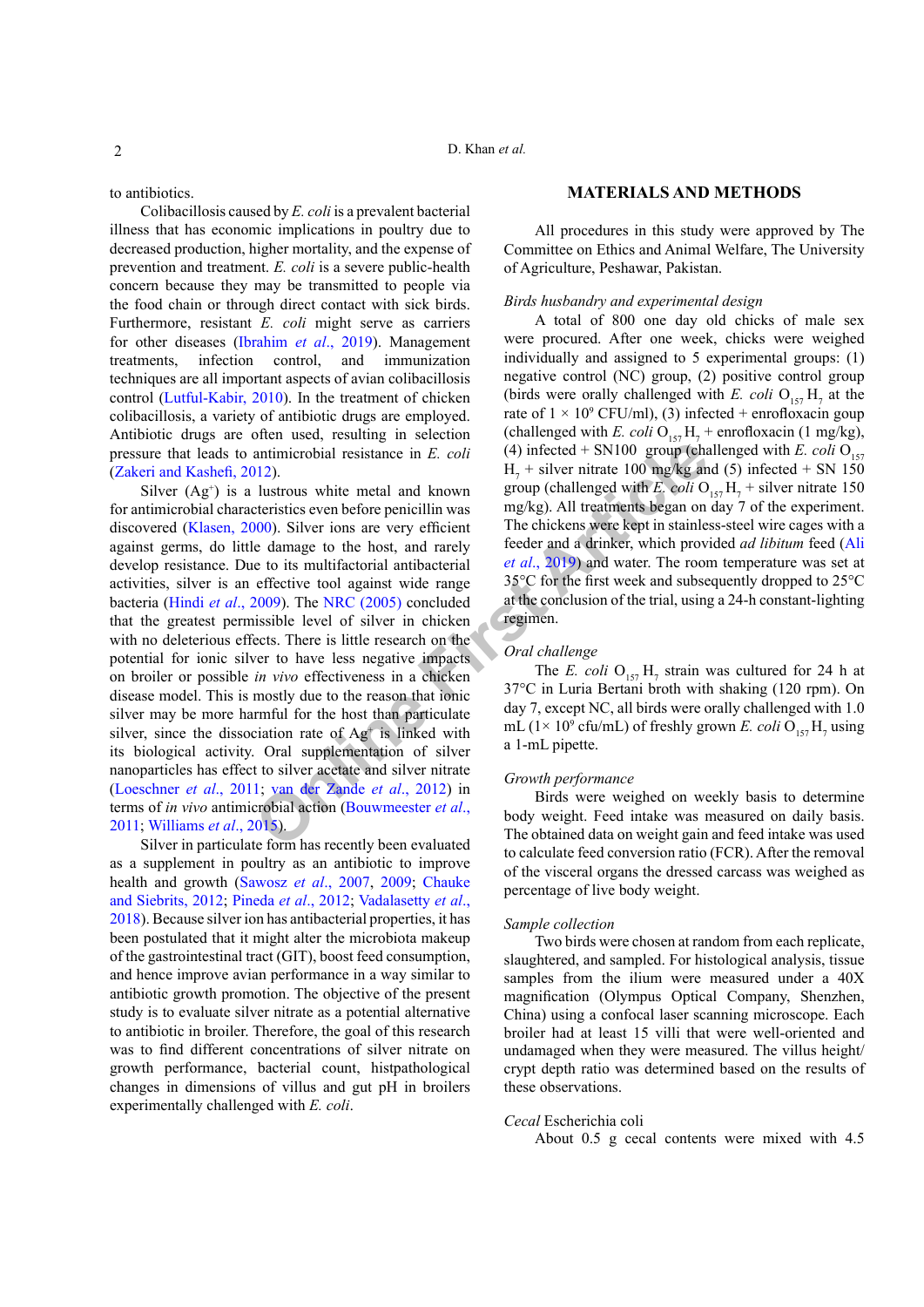mL sterile buffered peptone for 1 h, and then diluted ten folds in sterile buffered peptone for an additional h. *E. coli* was isolated from cecal contents by plating them on MacConkey's agar at 37°C for 24 h and then plating them on MRS agar under anaerobic conditions at 37°C for 24 h. Bacteria were enumerated and represented as total cfu/g digesta, and the log10-transformed data was presented.

#### *Statistical analysis*

All data were analyzed using a one-way ANOVA in a totally randomized design utilizing statistical software (Statistix" version 17). All means are reported as leastsquares means (SEM). The treatment was incorporated as a fixed effect in the statistical model at each stage of the experiment. Before analysis, the data for cecal bacterial enumeration were converted using the  $log_{10}$ transformation. The Tukey test was used to test if there were statistical differences between treatments. In order to be declared statistical significant, a P-value of less than 0.05 was required.

#### **RESULTS**

#### *Growth performance*

feed intake was not significantly different (p>0.05) among the groups. In the trial of the 3rd week, the maximum feed intake  $(g)$  data was noted in NC, Infected + enrofloxacin and Infected + SN100. Infected +SN150 and PC showed the lowest feed intake data. During  $4<sup>th</sup>$ , significantly (P<0.01) higher feed intake was recorded in NC followed by Infected + enrofloxacin and Infected + SN100. During  $5<sup>th</sup>$  week and overall, significantly (P<0.01) higher feed intake was noted in NC, Infected + enrofloxacin and Infected + SN100. Significantly  $(p<0.01)$  lower feed intake was found in PC and infected +SN150 in all stages except week 2. Overall feed intake was significantly (P<0.05) higher in infected  $+$ SN100 compared to positive control.

The effect of different levels of silver nitrate on body weight gain (g) in *E. coli* challenged broilers is shown in Table II. Among all groups during  $2<sup>nd</sup>$  week no significant difference was noted in body weight. In the  $3<sup>rd</sup>$  and  $4<sup>th</sup>$  weeks, significantly (p<0.01) higher weight gain was found NC followed by Infected + enrofloxacin and Infected  $+$  SN100. Significantly (p<0.01) higher weight gain was recorded in NC followed by infected + enrofloxacin, infected + SN100 and infected + SN150. Overall weight gain was significantly  $(p<0.01)$  higher in NC followed by infected + enrofloxacin and infected + SN100. Lowest  $(p<0.01)$  weight gain was recorded in PC and infected + SN150.

<span id="page-2-0"></span>**Table I. Efficacy of the different levels of silver nitrate on the feed intake (g) in broilers infected with** *E. coli* **challenged.**

| bacterial enumeration were converted using the $log_{10}$<br>transformation. The Tukey test was used to test if there<br>were statistical differences between treatments. In order to<br>be declared statistical significant, a P-value of less than<br>0.05 was required.<br><b>RESULTS</b><br>Growth performance<br>On a weekly basis and over all feed intake data of<br>Escherichia coli challenged broilers fed changed levels of<br>silver nitrate is given in Table I. During 2 <sup>nd</sup> week of age<br>Table I. Efficacy of the different levels of silver nitrate on the feed intake (g) in broilers infected with E. coli<br>challenged. |                   |                            |                                  | body weight gain $(g)$ in E. coli challenged broilers is<br>shown in Table II. Among all groups during 2 <sup>nd</sup> week no<br>significant difference was noted in body weight. In the<br>$3rd$ and $4th$ weeks, significantly (p<0.01) higher weight<br>gain was found NC followed by Infected $+$ enrofloxacin<br>and Infected $+$ SN100. Significantly ( $p<0.01$ ) higher<br>weight gain was recorded in NC followed by infected +<br>enrofloxacin, infected $+$ SN100 and infected $+$ SN150<br>Overall weight gain was significantly $(p<0.01)$ higher in<br>NC followed by infected + enrofloxacin and infected +<br>SN100. Lowest $(p<0.01)$ weight gain was recorded in PC<br>and infected $+$ SN150. |                            |  |
|---------------------------------------------------------------------------------------------------------------------------------------------------------------------------------------------------------------------------------------------------------------------------------------------------------------------------------------------------------------------------------------------------------------------------------------------------------------------------------------------------------------------------------------------------------------------------------------------------------------------------------------------------------|-------------------|----------------------------|----------------------------------|-------------------------------------------------------------------------------------------------------------------------------------------------------------------------------------------------------------------------------------------------------------------------------------------------------------------------------------------------------------------------------------------------------------------------------------------------------------------------------------------------------------------------------------------------------------------------------------------------------------------------------------------------------------------------------------------------------------------|----------------------------|--|
| <b>Groups</b>                                                                                                                                                                                                                                                                                                                                                                                                                                                                                                                                                                                                                                           | $2nd$ Week        | 3rd Week                   | 4 <sup>th</sup> Week             | 5 <sup>th</sup> Week                                                                                                                                                                                                                                                                                                                                                                                                                                                                                                                                                                                                                                                                                              | Overall                    |  |
| Negative control (NC)                                                                                                                                                                                                                                                                                                                                                                                                                                                                                                                                                                                                                                   | 336.27±2.85       | 570.03 <sup>a</sup> ±4.67  | $922.50*+7.25$                   | $1160.34 \pm 4.5$                                                                                                                                                                                                                                                                                                                                                                                                                                                                                                                                                                                                                                                                                                 | 2989.1 <sup>*</sup> ±18.7  |  |
| Positive control (PC)                                                                                                                                                                                                                                                                                                                                                                                                                                                                                                                                                                                                                                   | 333.43±1.52       | $547.37^{\circ}$ ± 2.73    | $892.03 \pm 6.31$                | $1130.4°\pm 5.3$                                                                                                                                                                                                                                                                                                                                                                                                                                                                                                                                                                                                                                                                                                  | $2903.24 \pm 5.8$          |  |
| Infected + enrofloxacin                                                                                                                                                                                                                                                                                                                                                                                                                                                                                                                                                                                                                                 | $335.17 \pm 2.23$ | 563.73 <sup>a</sup> ±11.11 | $911.10^{\circ}$ ±4.85           | $1151.9^{ab} \pm 7.6$                                                                                                                                                                                                                                                                                                                                                                                                                                                                                                                                                                                                                                                                                             | 2961.9 <sup>ab</sup> ±23.8 |  |
| Infected $+$ SN100                                                                                                                                                                                                                                                                                                                                                                                                                                                                                                                                                                                                                                      | 334.27±2.20       | 562.70 $\pm$ 10.92         | 909.90 <sup>b</sup> ±4.7         | $1150^{ab} \pm 8.7$                                                                                                                                                                                                                                                                                                                                                                                                                                                                                                                                                                                                                                                                                               | 2956.8 <sup>ab</sup> ±24.1 |  |
| Infected $+$ SN150                                                                                                                                                                                                                                                                                                                                                                                                                                                                                                                                                                                                                                      | 335.20±0.85       | 557.03 <sup>b</sup> ±6.35  | $902.43$ <sup>bc</sup> $\pm 6.0$ | $1145.4^{\circ}\pm3$                                                                                                                                                                                                                                                                                                                                                                                                                                                                                                                                                                                                                                                                                              | $2940.1^b \pm 6.3$         |  |
| P-value                                                                                                                                                                                                                                                                                                                                                                                                                                                                                                                                                                                                                                                 | 0.543             | 0.0498                     | 0.001                            | 0.002                                                                                                                                                                                                                                                                                                                                                                                                                                                                                                                                                                                                                                                                                                             | 0.001                      |  |

Values bearing different superscript in a row different significantly ( $P \le 0.05$ ). SN100, silver nitrate at the rate of 100 mg/kg; SN150, silver nitrate at the rate of 150 mg/kg.

<span id="page-2-1"></span>

| Table II. Effect of silver nitrate on body weight (g) in broilers infected with E. coli challenge. |  |  |
|----------------------------------------------------------------------------------------------------|--|--|
|                                                                                                    |  |  |

| Groups                    | $2nd$ Week        | 3rd Week                       | 4 <sup>th</sup> Week           | 5 <sup>th</sup> Week           | Overall mean        |
|---------------------------|-------------------|--------------------------------|--------------------------------|--------------------------------|---------------------|
| Negative control (NC)     | $257.77 \pm 2.02$ | 350 37 <sup>a</sup> $\pm$ 7 2  | $525.204\pm3.45$               | $547.80^{\circ}$ $\pm 3.04$    | $1681.14 \pm 14.52$ |
| Positive control (PC)     | $257.83\pm2.81$   | $329.20^{\circ} \pm 3.7$       | 480.10 <sup>d</sup> $\pm$ 5.29 | $512.43 \pm 1.52$              | $157964 \pm 173$    |
| Infected $+$ enrofloxacin | $259.10\pm3.10$   | $342.70^{\circ}$ ± 1.24        | $513b\pm 5.29$                 | 531.10 <sup>b</sup> $\pm$ 6.85 | $1645.9b\pm7.93$    |
| Infected $+$ SN100        | $258.27 \pm 2.76$ | $341.67^{\circ}$ ±0.89         | $511.57^{\circ}$ ±5.10         | $528.80^{\circ}$ $\pm 6.71$    | $1640.3b\pm 10.76$  |
| Infected $+$ SN150        | $256.67 \pm 1.76$ | 336.10 <sup>bc</sup> $\pm$ 2.4 | 501.23 $\pm$ 7.33              | $522.80^{\circ}$ ±4.95         | $1616.8 \pm 3.30$   |
| P-value                   | 0.831             | 0.0007                         | $\leq 0.001$                   | 0.0001                         | < 0.001             |

Values bearing different superscript in a row different significantly  $(P<0.05)$ . SN100, silver nitrate at the rate of 100 mg/kg; SN150, silver nitrate at the rate of 150 mg/kg.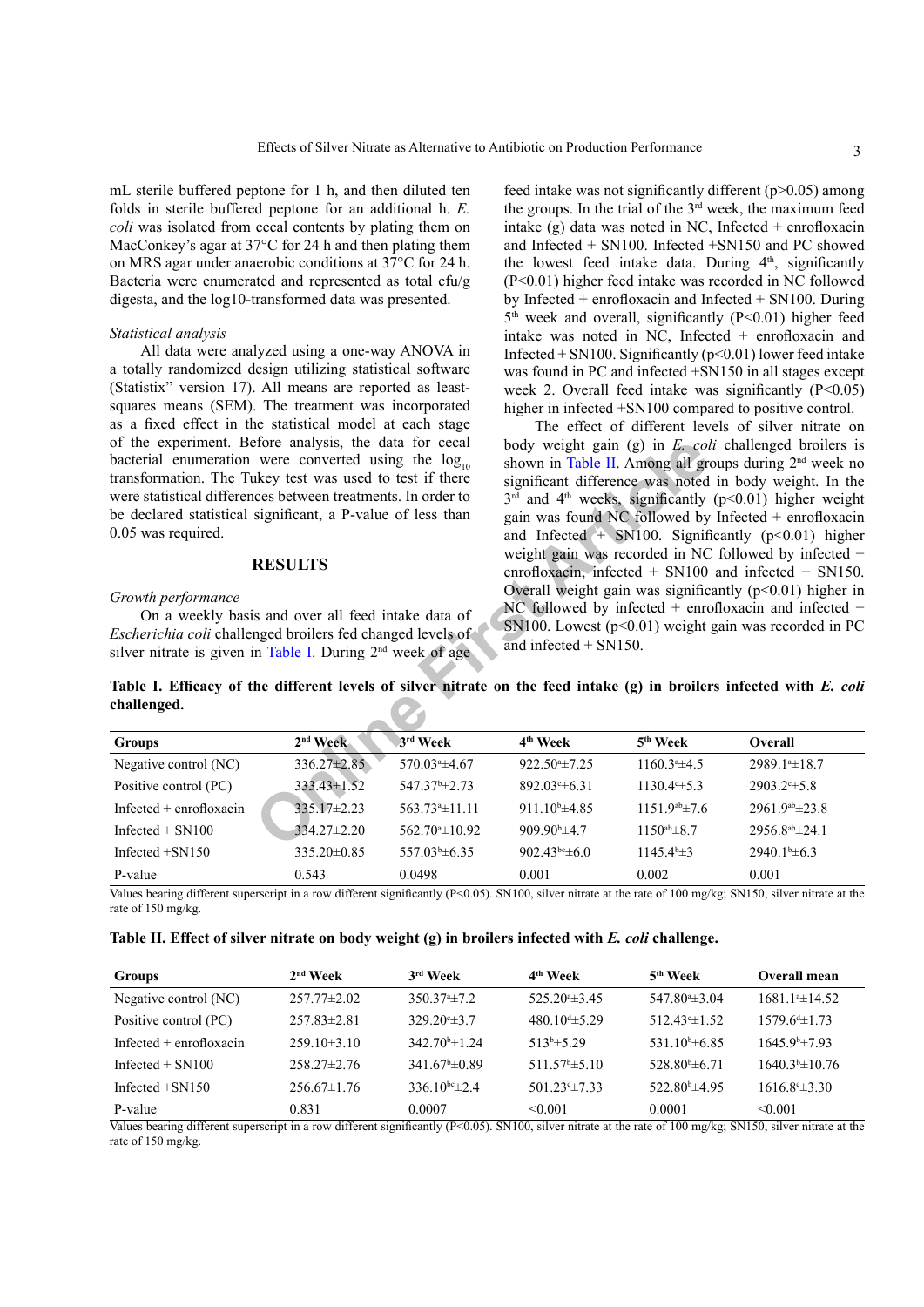#### D. Khan *et al.*

| Groups                    | $2nd$ Week      | 3rd Week                        | 4 <sup>th</sup> Week             | 5 <sup>th</sup> Week  | <b>Overall</b>       |
|---------------------------|-----------------|---------------------------------|----------------------------------|-----------------------|----------------------|
| Negative control (NC)     | $1.29 \pm 5.77$ | $1.62^b \pm 0.02$               | $1.75^{\circ} \pm 0.01$          | $2.1 \pm 0.00$        | 1.77°±5.77           |
| Positive control (PC)     | $1.29 \pm 0.02$ | $1.68^{\circ}$ ±0.03            | $1.85^{\circ}$ = 0.02            | $2.2a \pm 0.00$       | $1.834 \pm 5.77$     |
| Infected $+$ enrofloxacin | $1.28 \pm 0.02$ | $1.64a b \pm 0.03$              | $1.77$ <sup>bc</sup> $\pm 0.028$ | $2.16\pm 0.023$       | $1.79bc\pm 0.02$     |
| Infected $+$ SN100        | $1.28 \pm 0.02$ | $1.64$ <sup>ab</sup> $\pm 0.03$ | $1.77bc\pm 0.025$                | $2.17\pm 0.017$       | $1.80bc \pm 0.01$    |
| Infected $+$ SN150        | $1.30 \pm 0.01$ | $1.65^{ab} \pm 0.03$            | $1.8b\pm 0.04$                   | $2.18^{ab} \pm 0.015$ | $1.81^{ab} \pm 5.77$ |
| P-value                   | 0.7059          | 0.2575                          | 0.0097                           | 0.0001                | 0.0034               |

<span id="page-3-0"></span>**Table III. Effect of different levels of silver nitrate on FCR in broilers infected with** *E. coli* **challenge.**

Values bearing different superscript in a row different significantly (P<0.05). SN100, silver nitrate at the rate of 100 mg/kg; SN150, silver nitrate at the rate of 150 mg/kg.

The efficacy of different levels of silver nitrate on FCR in *E. coli* challenged broilers is presented in Table III. During 2nd week of age there was no significant difference in FCR among all groups. Significantly  $(p<0.05)$  better FCR was found in NC compared to PC in  $3<sup>rd</sup>$ ,  $4<sup>th</sup>$ ,  $5<sup>th</sup>$  weeks and overall basis. Overall FCR was significantly  $(P<0.05)$ higher in infected  $+$ SN100 compared to positive control.

#### *Carcass yield and fecal* E. coli *count*

On dressing percentage, the effect of different levels of silver nitrate in *E. coli* challenged broiler chicks is shown in [Table IV.](#page-3-1) Dressing percentage was significantly  $(p<0.01)$  higher in NC followed by infected + SN100 and infected + enrofloxacin. The lowest dressing percentage was found in PC and infected + SN150. Similarly, *E. coli* in feces was also significantly ( $p<0.01$ ) higher in PC and infected + SN150. *E. coli* count was similar in infected + SN100 and infected  $+$  SN150 (Table IV).

### <span id="page-3-1"></span>**Table IV. Effect of different levels of silver nitrate**  on dressing percentage and total  $E$ . *coli* count  $(Log<sub>10</sub>)$ **CFU/g faeces) of broiler chicks.**

| <b>Groups</b>             | <b>Dressing</b><br>percentage   | Total E. coli<br>count |
|---------------------------|---------------------------------|------------------------|
| Negative control (NC)     | $66.3974 \pm 0.935$             | $3.004 \pm 0.00$       |
| Positive control (PC)     | 58.247 <sup>d</sup> $\pm$ 0.509 | $5.00* \pm 0.00$       |
| Infected $+$ enrofloxacin | $63.597^{\circ}$ ±1.30          | $3.33*+0.57$           |
| Infected $+$ SN100        | $62.857^{\mathrm{b}}\pm 0.697$  | $3.66^{bc} \pm 0.57$   |
| Infected $+$ SN150        | $60.477^{\circ} \pm 0.525$      | $4.33^{ab} \pm 0.57$   |
| P-value                   | ${}_{0.001}$                    | ${}_{\leq 0.001}$      |

Values bearing different superscript in a row different significantly (P<0.05). SN100, silver nitrate at the rate of 100 mg/kg; SN150, silver nitrate at the rate of 150 mg/kg.

#### *Histological dimensions of ilium*

Effects of different levels of silver nitrate on histology of ileum in broilers chicks challenged with *E. coli* are shown in [Table V.](#page-4-0) Villus height, crypt depth, goblet cells and epithelial thickness were significantly  $(p<0.01)$  higher in NC compared to PC. These parameters had statistically no significant difference between infected + SN100 and infected + enrofloxacin. Resultantly, villus height and crypt depth ratio was significantly  $(p<0.01)$  higher in PC compared to NC followed by infected + SN150.

#### *pH of gizzard and small intestine*

(ed broilers is presented in Table III. in NC compared to PC. These particles there was no significant difference to pc in 3<sup>rd</sup>, 4<sup>th</sup>, 5<sup>th</sup> weeks the compared to PC in 3<sup>rd</sup>, 4<sup>th</sup>, 5<sup>th</sup> weeks the propriate the PC in On pH of the gizzard and small intestine, the efficacy of different levels of silver nitrate in *Escherichia coli* challenged broilers is shown in [Table VI](#page-4-1). Gizzard pH was significantly  $(p<0.01)$  higher in PC compared to NC. However, pH of duodenum, jejunum and ileum was significantly ( $p \le 0.05$ ) higher in NC compared to PC. pH in gizzard and small intestine was similar  $(p>0.05)$  in infected + SN100 and infected + enrofloxacin, however, it was significantly ( $p<0.01$ ) different from infected + SN150.

#### **DISCUSSION**

In the present study, growth performance in terms of feed intake, weight gain, FCR and dressing percentage of birds supplemented with silver nitrate at the rate of 100 mg/ kg was significantly higher compared to the PC. Similar results were reported by [Saleh and El-Magd \(2018\),](#page-6-10) who supplemented 100ppm silver nitrate in broiler ration for 12 days and reported significantly higher feed intake, weight gain and FCR in the supplemented group. Slight improve in growth was also reported by [Yemdjie](#page-7-8) *et al*. (2017) in broilers, however, dose of silver nitrate was low (10 mg/ kg). Because silver ion has antibacterial properties, it has been postulated that it might alter the microbiota makeup of the gastrointestinal tract (GIT), boost nutrient utilisation, and hence improve bird performance in a way similar to antibiotic growth promotion. Little information is available on the use of silver nitrate on broiler production in a disease or without disease model.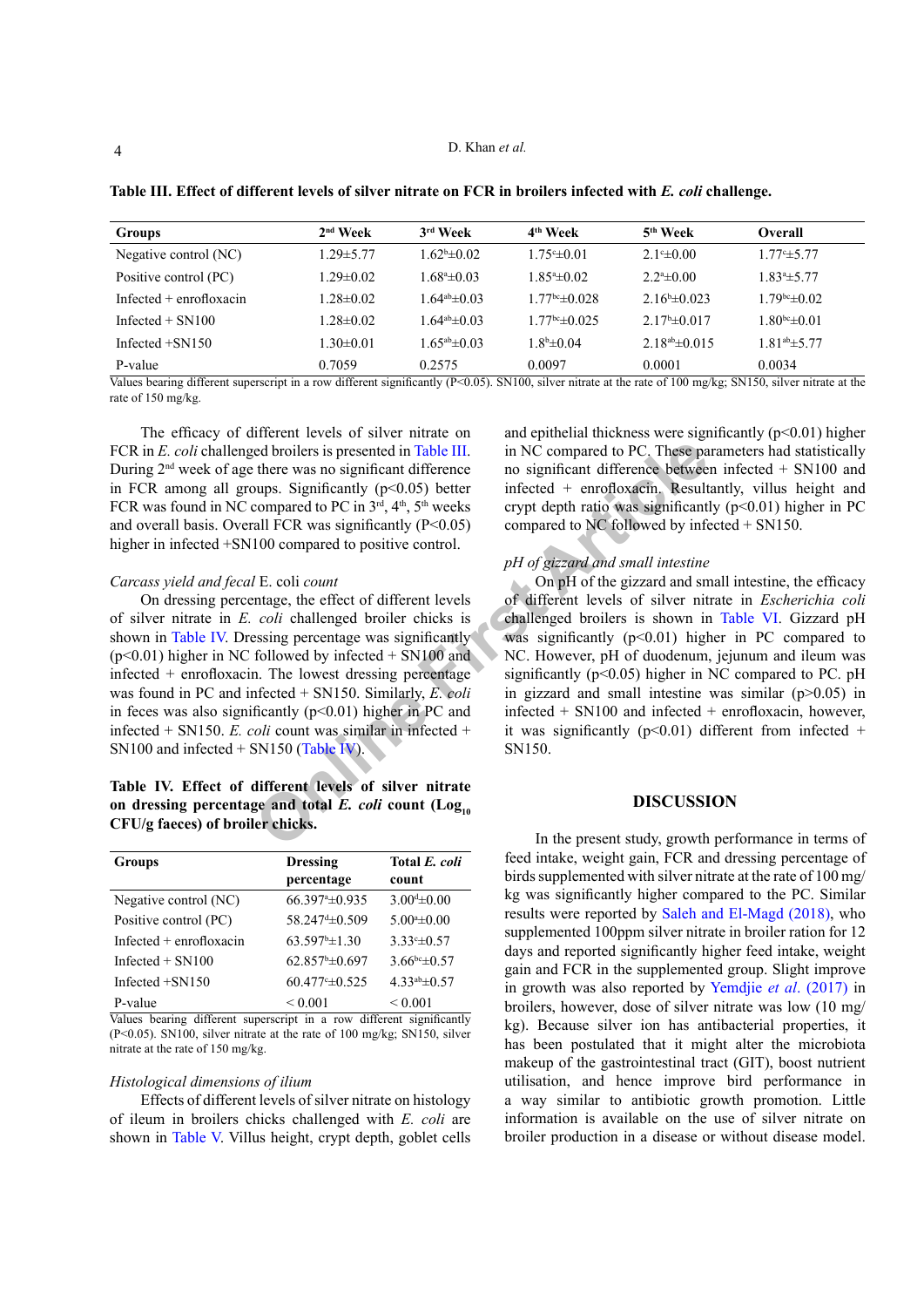<span id="page-4-0"></span>

| Table V. Effect of different levels of silver nitrate on villus height (µm), crypt depth (µm), ratio of the villus height to |  |
|------------------------------------------------------------------------------------------------------------------------------|--|
| crypt depth, goblet cell count and epithelial thickness (µm) in broiler chicks challenged with E. coli.                      |  |

| <b>Groups</b>             | Villus height<br>$(\mu m)$ | Crypt depth<br>$(\mu m)$ | V length:<br>C depth    | <b>Goblet</b> cell<br>count | Epithelial<br>thickness $(\mu m)$ |
|---------------------------|----------------------------|--------------------------|-------------------------|-----------------------------|-----------------------------------|
| Negative control (NC)     | $854.23* \pm 0.85$         | $114.50* \pm 1.05$       | $7.44\pm 0.06$          | $140.54 \pm 0.91$           | $37.43* \pm 0.70$                 |
| Positive control (PC)     | $620.57 \pm 1.05$          | $66.47\pm0.97$           | $9.3^{\circ}$ $\pm 0.1$ | $91.33 \pm 1.15$            | $20.76\pm 0.47$                   |
| Infected $+$ enrofloxacin | $817.37^{\circ}$ ±0.95     | $93.47^{\circ}$ ±1.06    | $8.7° \pm 0.1$          | $130^{\circ}$ ± 1.0         | $31.36^{\circ}$ ±0.85             |
| Infected $+$ SN100        | $816.07^{\circ}$ ± 1.30    | $92.53b\pm 0.95$         | $8.76^{\circ} \pm 0.05$ | $129b\pm 1.0$               | $30.43^{\circ}$ ±0.86             |
| Infected $+$ SN150        | 777.30°±1.05               | $84.40 \pm 0.81$         | $9.13b\pm 0.05$         | $117.27 \pm 0.9$            | $26.9^{\circ} \pm 0.45$           |
| P-value                   | ${}_{\leq 0.001}$          | ${}_{\leq 0.001}$        | ${}_{\leq 0.001}$       | ${}_{0.001}$                | ${}_{0.001}$                      |

Values bearing different superscript in a row different significantly  $(P<0.05)$ . SN100, silver nitrate at the rate of 100 mg/kg; SN150, silver nitrate at the rate of 150 mg/kg.

<span id="page-4-1"></span>

|  | Table VI. Efficacy of the different levels of silver nitrate on the gut pH of broiler chicks challenged with E. coli |  |  |  |  |
|--|----------------------------------------------------------------------------------------------------------------------|--|--|--|--|
|  |                                                                                                                      |  |  |  |  |

| <b>Groups</b>                                                                                                                                                                           | Gizzard                | <b>Duodenum</b>          | Jejunum                 | <b>Ileum</b>                                                                                                                                                                        |
|-----------------------------------------------------------------------------------------------------------------------------------------------------------------------------------------|------------------------|--------------------------|-------------------------|-------------------------------------------------------------------------------------------------------------------------------------------------------------------------------------|
| Negative control (NC)                                                                                                                                                                   | $3.14 \pm 0.05$        | $5.8^{\mathrm{a}}\pm0.1$ | $6.24 \pm 0.1$          | $6.64 \pm 0.057$                                                                                                                                                                    |
| Positive control (PC)                                                                                                                                                                   | $3.8^{\circ} \pm 0.05$ | $5.24 \pm 0.057$         | $5.44 \pm 0.057$        | $5.84 \pm 0.057$                                                                                                                                                                    |
| Infected $+$ enrofloxacin                                                                                                                                                               | $3.3^{\circ} \pm 0.05$ | $5.6^{\rm b} \pm 0.57$   | $5.9b\pm 0.057$         | $6.5^{\rm b} \pm 0.057$                                                                                                                                                             |
| Infected $+$ SN100                                                                                                                                                                      | $3.4° \pm 0.05$        | $5.5^{b} \pm 0.57$       | $5.8^{\rm b} \pm 0.057$ | $6.4^{\rm b} \pm 0.057$                                                                                                                                                             |
| Infected $+$ SN150                                                                                                                                                                      | $3.6^{\rm b} \pm 0.05$ | $5.3*10.057$             | $5.5^{\circ} \pm 0.057$ | 5.940.057                                                                                                                                                                           |
| P-value                                                                                                                                                                                 | 0.0000                 | 0.0000                   | 0.000                   | 0.0000                                                                                                                                                                              |
| Values bearing different superscript in a row different significantly $(P<0.05)$ . SN100, silver nitrate at the rate of 100 mg/kg; SN150, silver nitrate at the<br>rate of 150 mg/kg.   |                        |                          |                         |                                                                                                                                                                                     |
| Moreover, it is also clear that SN150 had negative<br>effects on growth performance. There is little research<br>on the potential for ionic silver to impacts broiler                   |                        |                          |                         | ions with bacterial membranes has been identified as a key<br>process by which silver ion toxicity is initiated (Randall<br>et al., 2013). Previous investigations utilizing silver |
| performance or possible in vivo effectiveness using a<br>disease model in chicken. This is mostly due to the fact                                                                       |                        |                          |                         | nitrate against E. coli under anaerobic and aerobic settings<br>revealed that silver reduced bacteria (Park <i>et al.</i> , 2009).                                                  |
| that ionic silver may be more harmful than particle silver,<br>since the dissociation rate of silver ion $(Ag+)$ affects its<br>biological activity. In terms of organ distribution and |                        |                          |                         | The gut is another important organ for water<br>born toxicant exposure, and as a result, it is utilized as a<br>biomarker in toxicological investigations. In the current           |

Moreover, it is also clear that SN150 had negative effects on growth performance. There is little research on the potential for ionic silver to impacts broiler performance or possible in vivo effectiveness using a disease model in chicken. This is mostly due to the fact that ionic silver may be more harmful than particle silver, since the dissociation rate of silver ion  $(Ag<sup>+</sup>)$  affects its biological activity. In terms of organ distribution and removal following oral administration, oral exposure to silver nanoparticles was observed to be very similar to oral exposure to silver nitrate [\(Loeschner](#page-6-7) *et al*., 2011; [van der](#page-7-4) Zande *et al*[., 2012](#page-7-4)).

In the current study, total  $E$ . *colii* count was significantly lower in SN100 compared to the positive control. Silver as a metal is not reactive with microorganisms unless it is ionised, and the bioactive form of silver is known as Ag+ ion. Silver ions' antibacterial action is characterized by high efficacy, minimal toxicity, and a low rate of resistance development. Silver is active against multidrug resistant bacteria, under aerobic and anaerobic conditions. These mechanisms include damage to cell membrane, changing ion homeostasis and inhibiting respiratory enzymes, affecting antioxidant status which eventually leads to damage to lipids and proteins. The effect of silver

The gut is another important organ for water born toxicant exposure, and as a result, it is utilized as a biomarker in toxicological investigations. In the current study, the pH and histological structures of ilium were improved in SN-100 compared to the positive control. Further, high dose (SN-150) had negative impact on the ultral structures of intestines. In the study of [Sawosz](#page-6-8) *et al*. [\(2007\)](#page-6-8), administration of particulate silver had no negative impact on intestinal villi of Japanese quails. In another study, Ognik *et al*. (2016) reported that the jejunum histological structures were not different from that of normal when broilers were supplemented with lipid coated nanosilver hydrocolloid. Similar to our study, [Salem](#page-6-12) *et al*[. \(2021\)](#page-6-12) reported that silver nanoparticles significantly improved the intestinal villi and the inflammatory reaction was substantially reduced. Kumar *et al*[. \(2020\)](#page-6-13) also reported that 50 ppm silver nanoparticles had no negative effects on the structural composition of intestines in broilers.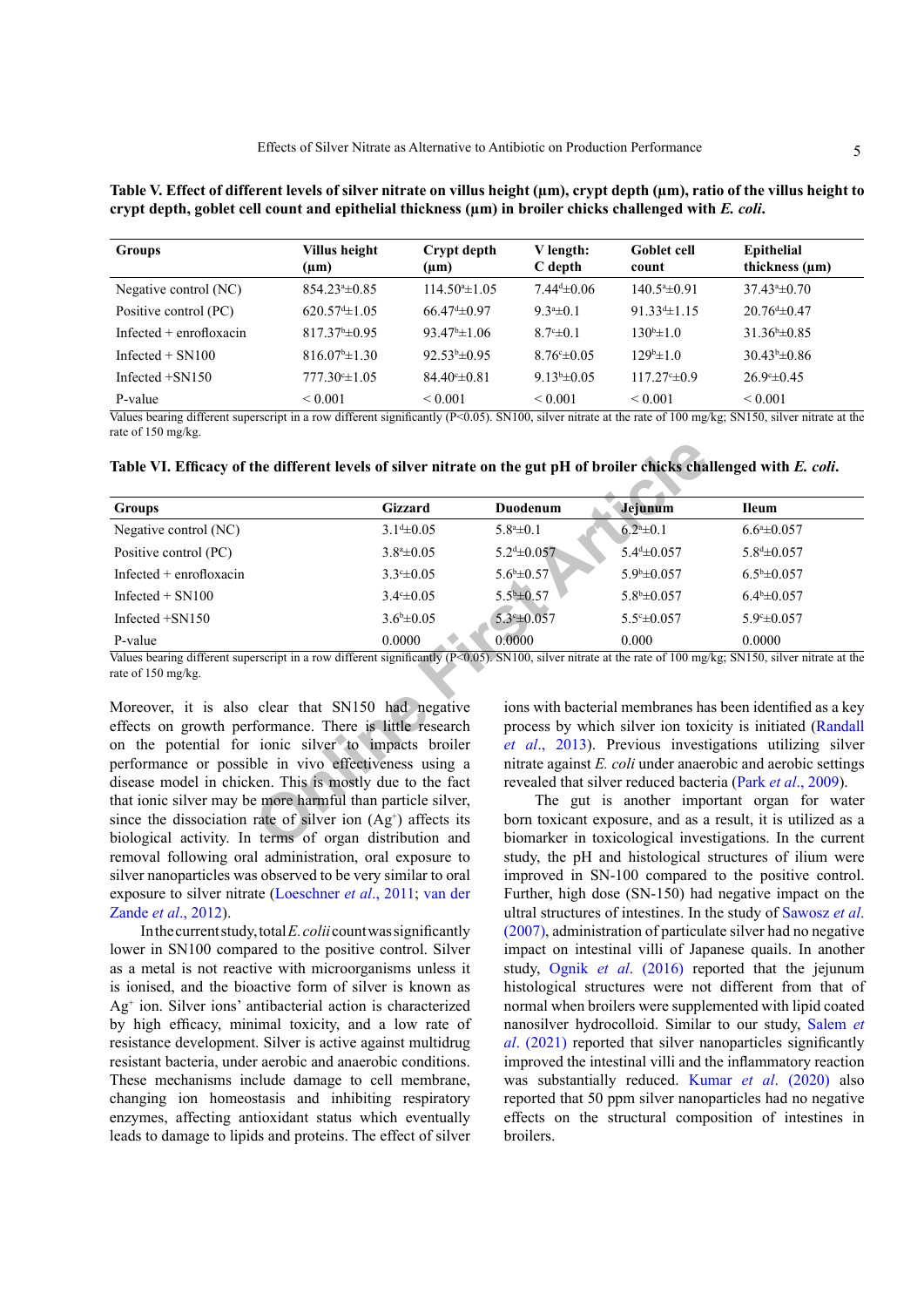From the results of the present study, it was concluded that silver nitrate at the rate of 100 mg/kg enhanced growth performance, carcass characteristics, decreased *E. coli* count and enhanced gut histological features in broilers infected with *E. coli* infection.

#### *Ethical approval*

The authors confirm that the ethical policies of the journal, as noted on the journal's author guidelines page, have been adhered to and the appropriate ethical review committee approval has been received. The authors confirm that they have followed EU standards for the protection of animals used for scientific purposes and all the procedures with animals were approved by the Local Ethics Committee of Animal Experiments of the University (Protocol no. 2020-1-134).

#### *Competing interest*

There is no potential competing interest with this study.

#### *Consent to participate and consent to publish*

All the authors have equally participated in this study and agreed to publish this work in this journal.

#### *Data availability*

Data is available in the thesis.

*Statement of conflict of interest* 

The authors have declared no conflict of interest.

# <span id="page-5-8"></span><span id="page-5-6"></span><span id="page-5-5"></span>**REFERENCES**

- <span id="page-5-1"></span>Abudabos, A.M., Alyemni, A.H., Dafalla, Y.M. and Khan, R.U., 2017. Effect of organic acid blend and *Bacillus subtilis* alone or in combination on growth traits, blood biochemical and antioxidant status in broiler exposed to *Salmonella typhimurium*  challenge during the starter phase. *J. appl. Anim. Res.,* **45**: 538-542. [https://doi.org/10.1080/0971211](https://doi.org/10.1080/09712119.2016.1219665) [9.2016.1219665](https://doi.org/10.1080/09712119.2016.1219665)
- <span id="page-5-3"></span>Ahmad, M., Chand, N., R.U. Khan, Ahmad, N., Khattak, I. and Naz, S., 2020. Dietary supplementation of milk thistle (*Silybum marianum*): growth performance, oxidative stress and immune response in natural summer stressed broilers. *Trop. Anim. Hlth. Prod.,* **52**: 711-715. [https://doi.org/10.1007/](https://doi.org/10.1007/s11250-019-02060-4) [s11250-019-02060-4](https://doi.org/10.1007/s11250-019-02060-4)
- <span id="page-5-7"></span><span id="page-5-4"></span>Alam, S., Masood, S., Zaneb, H., Rabbani, I., Khan, R.U., Shah, M., Ashraf, S. and Alhidary, I.A., 2020. Effect of *Bacillus cereus* and phytase on the expression of musculoskeletal strength and

gut health in Japanese quail (*Coturnix japonica*). *Poult. Sci. J.,* **57**: 200-204. [https://doi.org/10.2141/](https://doi.org/10.2141/jpsa.0190057) [jpsa.0190057](https://doi.org/10.2141/jpsa.0190057)

- <span id="page-5-2"></span>Ali, M., Chand, N., R.U. Khan, Naz, S. and Gul S., 2019. Anticoccidial effect of garlic (*Allium sativum*) and ginger (*Zingiber officinale*) against experimentally induced coccidiosis in broiler chickens. *J. appl. Anim. Res.,* **47**: 79-84. [https://doi.org/10.1080/097](https://doi.org/10.1080/09712119.2019.1573731) [12119.2019.1573731](https://doi.org/10.1080/09712119.2019.1573731)
- <span id="page-5-10"></span><span id="page-5-9"></span><span id="page-5-0"></span>Bouwmeester, H., Poortman, J., Peters, R.J., Wijma, E., Kramer, E., Makama, S., Puspitaninganindita, K., Marvin, H.J., Peijnenburg, A.A., and Hendriksen, P.J., 2011. Characterization of translocation of silver nanoparticles and effects on whole-genome gene expression using an *in vitro* intestinal epithelium coculture model. *ACS Nano*, **5**: 4091-4103. [https://](https://doi.org/10.1021/nn2007145) doi.org/10.1021/nn2007145
- nimal Experiments of the University<br>
34).<br>
34).<br>
34).<br>
34).<br>
34).<br>
34).<br>
34).<br>
34).<br>
34<br>
34).<br>
34).<br>
34).<br>
34).<br>
34).<br>
34).<br>
34).<br>
34).<br>
34).<br>
34).<br>
34).<br>
34).<br>
34).<br>
34).<br>
34).<br>
34).<br>
34).<br>
34).<br>
34).<br>
34).<br>
34).<br>
34).<br>
3 Chand, N., Faheem, H., Khan, R.U., Qureshi, M.S., Alhidary, I.A. and Abudabos, A.M., 2016. Anticoccidial effect of mannanoligosacharide against experimentally induced coccidiosis in broiler. *Environ. Sci. Poll. Res.,* **23**: 14414-14421. <https://doi.org/10.1007/s11356-016-6600-x>
	- Chauke, N., and Siebrits, F., 2012. Evaluation of silver nanoparticles as a possible coccidiostat in broiler production. *S. Afr. J. Anim. Sci.*, **42**: 493−497. <https://doi.org/10.4314/sajas.v42i5.10>
	- Gholami-Ahangaran, M., and Zia-Jahromi, N., 2014. Effect of nanosilver on blood parameters in chickens having aflatoxicosis. *Toxicol. Indust. Hlth.*, **30**: 192– 196.<https://doi.org/10.1177/0748233712452611>
	- Hafeez, A., Akram, W., Sultan, A., Konca, Y., Ayasan, T., Naz, S., Shahzada, W. and Khan, R.U., 2021. Effect of dietary inclusion of taurine on performance, carcass characteristics and muscle micro-measurement in broilers under cyclic heat stress. *Ital. J. Anim. Sci.,* 20: 872-877. [https://doi.or](https://doi.org/10.1080/1828051X.2021.1921627) [g/10.1080/1828051X.2021.1921627](https://doi.org/10.1080/1828051X.2021.1921627)
	- Hafeez, A., Ullah, Z., Khan, R.U., Ullah, Q. Naz, S., 2020. Effect of diet supplemented with essential coconut oil on performance and intestinal injury in broiler exposed to avian coccidiosis. *Trop. Anim. Hlth. Prod.,* 52: 2499-2504. [https://doi.org/10.1007/](https://doi.org/10.1007/s11250-020-02279-6) [s11250-020-02279-6](https://doi.org/10.1007/s11250-020-02279-6)
	- Hindi, K.M., Panzner, M.J., Tessier, C.A., Cannon, C.L. and Youngs, W.J., 2009. The medicinal applications of imidazolium carbene metal complexes. *Chem. Rev.,* **109**: 3859– 3884. [https://doi.org/10.1021/](https://doi.org/10.1021/cr800500u) [cr800500u](https://doi.org/10.1021/cr800500u)
	- Ibrahim, R.A., Cryer, T.L., Lafi, S.Q., Basha, E., Good, L. and Tarazi, Y.H., 2019. Identification of *Escherichia coli* from broiler chickens in Jordan,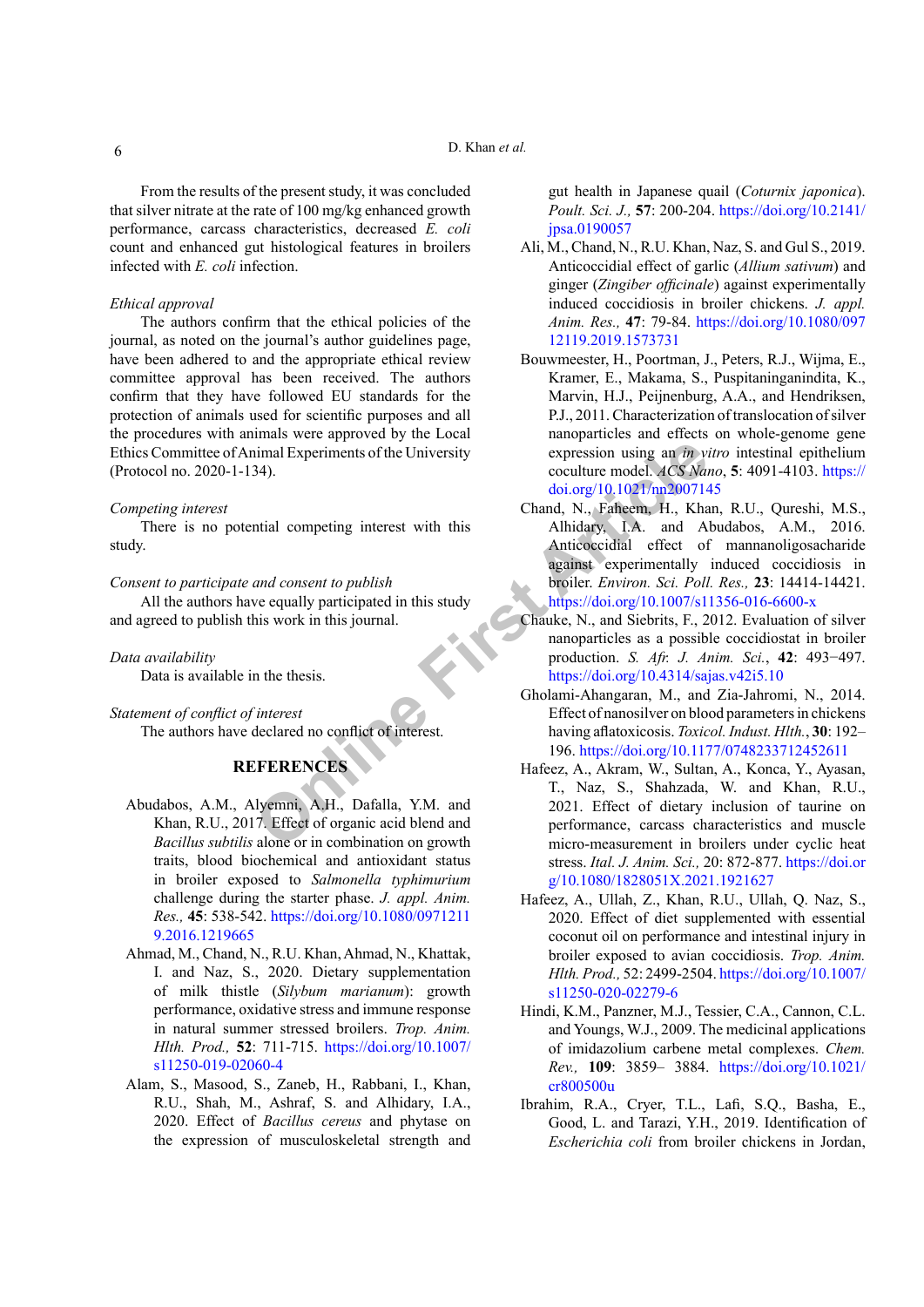their antimicrobial resistance, gene characterization and the associated risk factors. *BMC Vet. Res.,* **15**: <https://doi.org/10.1186/s12917-019-1901-1>

- Jung, W.K., Koo, H.C., Kim, K.W. Shin, S., Kim, S.H. and Park, Y.H., 2008. Antibacterial activity and mechanism of action of the silver ion in Staphylococcus aureus and *Escherichia coli*. *Appl. environ. Microbiol.,* **74**: 2171–2178. [https://doi.](https://doi.org/10.1128/AEM.02001-07) [org/10.1128/AEM.02001-07](https://doi.org/10.1128/AEM.02001-07)
- <span id="page-6-0"></span>Khan, A., Tahir, M., Alhidary, I., Abdelrahman, M., Swelum, A.A. and Khan, R.U., 2021. Role of dietary *Moringa oleifera* leaf extract on productive parameters, humoral immunity and lipid peroxidation in broiler chicks. *Anim. Biotechnol.,*  <https://doi.org/10.1080/10495398.2021.1899936>
- <span id="page-6-2"></span>Khan, R.U. Fatima, A., Naz, S., Ragni, M., Tarricone, S. and Tufarelli, V., 2022. Perspective, opportunities and challenges in using fennel (Foeniculum vulgare) in poultry health and production as alternative to antibiotics: A review. *Antibiotics,* **11**: 278. https:// [doi.org/10.3390/antibiotics11020278](https://doi.org/10.3390/antibiotics11020278)
- <span id="page-6-1"></span>Khan, R.U., Chand, N., and Ali, A., 2016. Effect of organic acids on the performance of Japanese quails. *Pakistan J. Zool.* **48**: 1799-1803.
- Khan, R.U., Naz, S., Raziq, F., Qudratullah, Khan, N.A., Laudadio, V., Tufarelli, V. and Ragni, M., 2022. Prospects of organic acids as alternative to antibiotics in broiler chickens diet. *Environ. Sci. Poll. Res.,* **29**: 32594–32604 https://doi. [org/10.1007/s11356-022-19241-8](https://doi.org/10.1007/s11356-022-19241-8)
- Khan, R.U., Naz, S., Ullah, H., Khan, N.A., Laudadio, V., Ragni, M., Piemontese, L. Tufarelli, V., 2022. Dietary vitamin D: growth, physiological and health consequences in broiler production. *Anim. Biotechnol.,* https://doi.org/10.1080/10495398.202 [1.2013861](https://doi.org/10.1080/10495398.2021.2013861)
- <span id="page-6-10"></span><span id="page-6-3"></span>Khan, R.U., Rahman, Z.U., Javed, I. and Muhammad, F., 2014. Effect of vitamins, protein level and probiotics on immune response of molted male broiler breeders. *J. Anim. Physiol. Anim. Nutr.,* **98**: 620-627.<https://doi.org/10.1111/jpn.12087>
- <span id="page-6-12"></span><span id="page-6-5"></span>Klasen, H.J., 2000. Historical review of the use of silver in the treatment of burns. I. Early uses. *Burns,* **26**: 117–130. [https://doi.org/10.1016/S0305-](https://doi.org/10.1016/S0305-4179(99)00108-4) [4179\(99\)00108-4](https://doi.org/10.1016/S0305-4179(99)00108-4)
- <span id="page-6-13"></span><span id="page-6-8"></span>Kumar, I., Bhattacharya, J. and Das, B.K., 2020. Dispersion, availability, and antimicrobial activity of silver nanoparticles during application to drinking water of the poultry. *Environ. Nanotechnol. Monit. Manag.,* **14**: 100368. [https://doi.org/10.1016/j.](https://doi.org/10.1016/j.enmm.2020.100368) [enmm.2020.100368](https://doi.org/10.1016/j.enmm.2020.100368)

<span id="page-6-7"></span>Loeschner, K., Hadrup, N., Qvortrup, K., Larsen, A.,

Gao, X.Y., Vogel, U., Mortensen, A., Lam, H.R. and Larsen, E.H., 2011. Distribution of silver in rats following 28 days of repeated oral exposure to silver nanoparticles or silver acetate. *Part. Fibre Toxicol.,* **8**: 18. [https://doi.org/10.1186/1743-8977-](https://doi.org/10.1186/1743-8977-8-18) [8-18](https://doi.org/10.1186/1743-8977-8-18)

- <span id="page-6-4"></span>Lutful Kabir, S.M., 2010. Avian colibacillosis and salmonellosis: A closer look at epidemiology, pathogenesis, diagnosis, control and public health concerns. *Int. J. environ. Res. Publ. Hlth*., **7**: 89- 114. <https://doi.org/10.3390/ijerph7010089>
- <span id="page-6-11"></span><span id="page-6-9"></span><span id="page-6-6"></span>National Research Council, 2005. Silver. *In: Mineral tolerance of domestic animals*. Natl. Acad. Press, Washington, DC.
- **O.** 1080/10495398.2021.1899936<br> **O.** 1080/10495398.2021.1899936<br> **C.** 2022. Perspective, opportunities<br>
I.e., Nowakowicz-Debek, I.e., 2016<br> **C.** 7. 2022. Perspective, opportunities<br> **E.**  $\mu$ , 2016. Th[e](https://doi.org/10.1007/s11356-022-19241-8) effect of<br> **E.** Ognik, K., Sembratowicz, I., Cholewińska, E., Wlazło, Ł., Nowakowicz-Dębek, B., Szlązak, R. and Tutaj, K., 2016. The effect of chemically-synthesized silver nanoparticles on performance and the histology and microbiological profile of the jejunum in chickens. *Annls Anim. Sci.,* **22**: 439–446. [https://](https://doi.org/10.1515/aoas-2015-0067) doi.org/10.1515/aoas-2015-0067
	- Park, H., Yeon-Kim, J., Jaeeun, K., Lee, J., Sook-Hahn, J., Man, B., and Yoon, J., 2009. Silver-ionmediated reactive oxygen species generation affecting bacterial activity. *Water Res.,* **43**: 1027-1032. <https://doi.org/10.1016/j.watres.2008.12.002>
	- Pineda, L., Chwalibog, A., Sawosz, E., Lauridsen, C., Engberg, R., Elnif, J., Hotowy, A., Sawosz, F., Gao, Y., Ali, A. and Moghaddam, H.S., 2012. Effect of silver nanoparticles on growth performance, metabolism and microbial profile of broiler chickens. *Arch. Anim. Nutr.,* **66**: 416- 429. [https://](https://doi.org/10.1080/1745039X.2012.710081) [doi.org/10.1080/1745039X.2012.710081](https://doi.org/10.1080/1745039X.2012.710081)
	- Randall, C.P., Oyama, L.B., Bostock, J.M., Chopra, I., and O'Neill, A.J., 2013. The silver cation (Ag+): Antistaphylococcal activity, mode of action and resistance studies. *J. Antimicrob. Chemother.,* **68**: 131–138.<https://doi.org/10.1093/jac/dks372>
	- Saleh, A.A. and El-Magd, M.A., 2018. Beneficial effects of dietary silver nanoparticles and silver nitrate on broiler nutrition. *Environ. Sci. Pollut. Res.,* **25**: 27031–27038. [https://doi.org/10.1007/](https://doi.org/10.1007/s11356-018-2730-7) [s11356-018-2730-7](https://doi.org/10.1007/s11356-018-2730-7)
	- Salem, H.M., Ismael, E. and Shaalan, M., 2021. Evaluation of the effects of silver nanoparticles against experimentally induced necrotic enteritis in broiler chickens. *Int. J. Nanomed.,* **16**: 6783. <https://doi.org/10.2147/IJN.S319708>
	- Sawosz, E., Binek, M., Grodzik, M., Zielinska, M., Sysa, P., Szmidt, M., Niemiec, T. and Chwalibog, A., 2007. Influence of hydrocolloidal silver nanoparticles on gastrointestinal microflora and morphology of